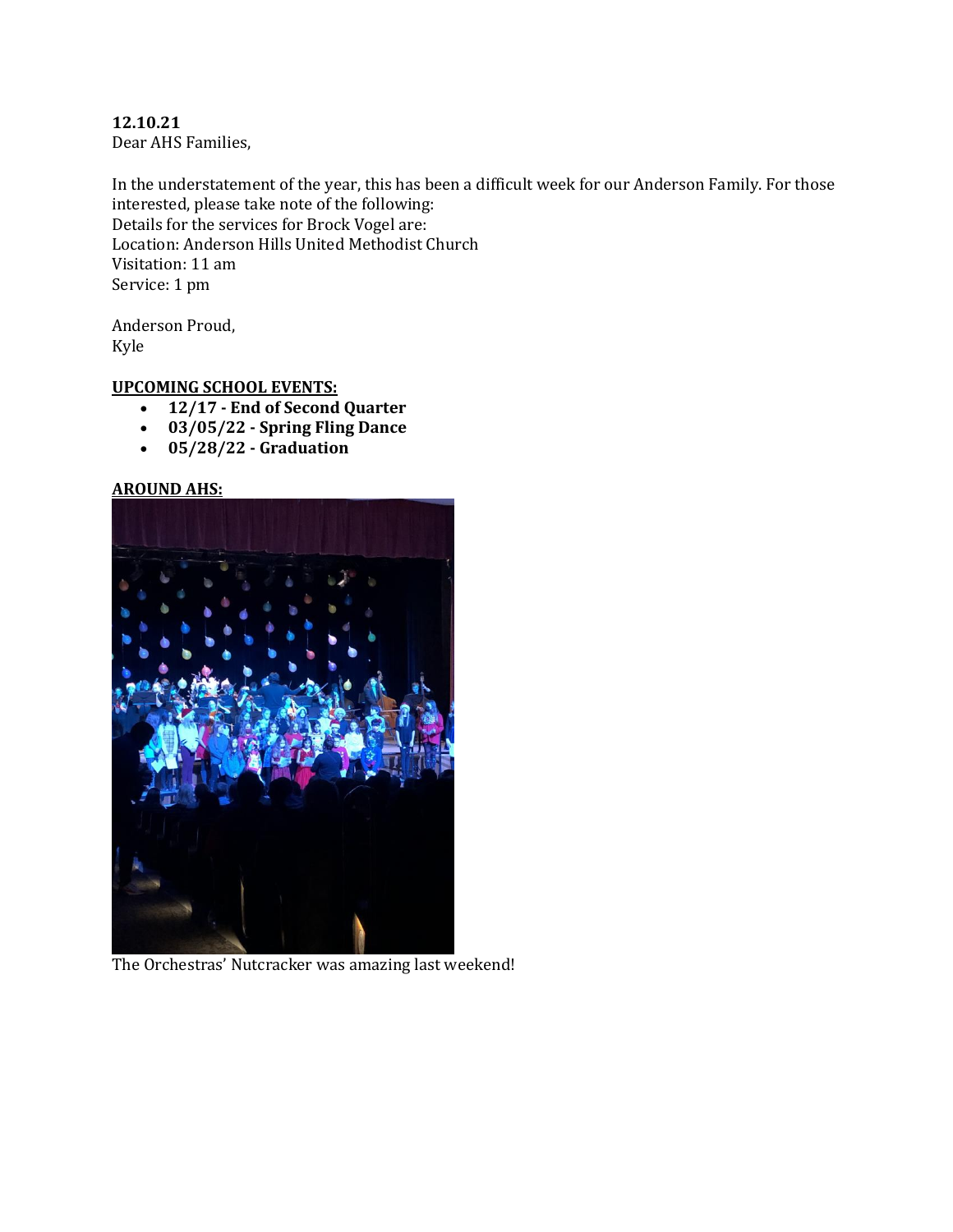

Congrats to the winners of our student dodgeball tournament



Kate Rothfuss, Saron Tefera and Lawi Worku did a competition this weekend for an organization called INTEGIRLS. INTEGIRLS is a nonprofit organization focused on bringing young female and nonbinary students in our community together to pursue their ambitions in STEM fields.As a team they received Honorable Mention, and each placed individually in the Top 10.

# **FROM THE DISTRICT:**

# **FHSD is Hiring Substitute Teachers:**

In response to the national substitute teacher shortage, FHSD is taking proactive measures to ensure our classrooms are covered by qualified individuals who are compensated at a competitive rate. In November, our Board of Education approved an increase in the pay scale for substitutes in the district (Daily Sub - \$105/day; Building Sub - \$125/day; Long-Term Sub - \$130/day). In addition, the Board is taking advantage of a provision included in Senate Bill 1, passed recently by Governor DeWine, that temporarily makes it possible for individuals with a high school diploma to apply to work as a substitute.

We are currently seeking interested and qualified candidates to work in Forest Hills as a substitute. If you (or someone you know) are interested, please follow the instructions below to begin the process to become a substitute teacher in the Forest Hills School District:

- 1. Go to [www.subsolutions.org](http://www.subsolutions.org/)
- 2. Click the New Sub tab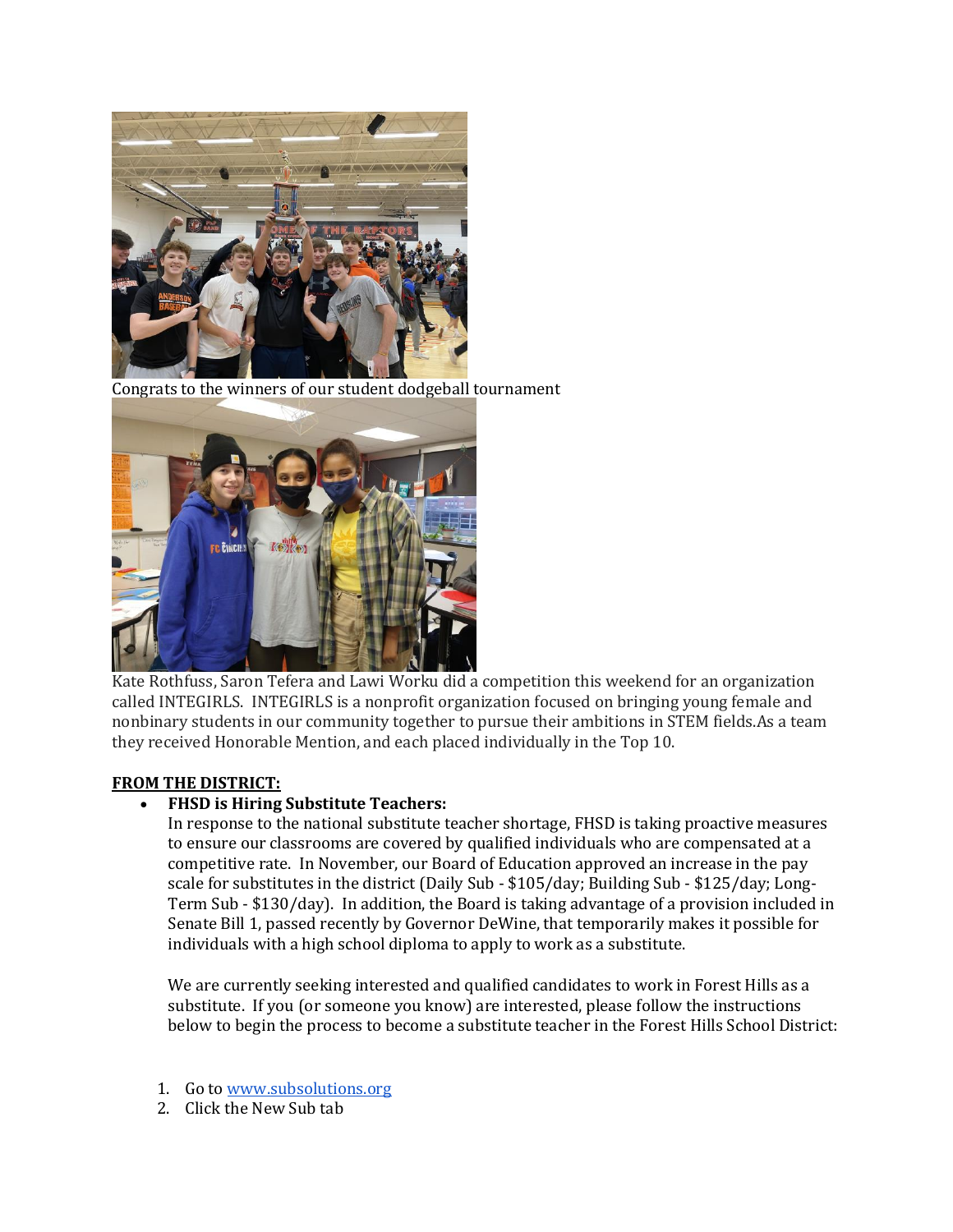- 3. Click the Teacher option
- 4. Click the red apply button to complete the application to get the process started
- 5. Sub Solutions will be in contact with you in the Recruit and Hire system to schedule orientation and a background check. Be sure to log in to check the status and read any communication necessary.

If you have questions please reach out to Sub Solutions at 513-674-4364 or you may email them at substitute@hcesc.org

#### **FROM THE FOREST HILLS FOUNDATION FOR EDUCATION**:

### **FROM 9UNITED:**

### **SENIORS- CAP AND GOWN INFORMATION:**

Cap and Gown and Invitation orders were due to Graduate Services, Inc, by December 6th. Order online a[t Graduate Service Inc](https://highschool.herffjones.com/secom/home) or at their Newtown office, 7022 Main St, Cincinnati, OH 45244. [\(513\) 272-5890](https://www.google.com/search?q=graduate+service+inc&rlz=1C1GCEV_en&oq=&aqs=chrome.0.69i59i450l7.65298j0j7&sourceid=chrome&ie=UTF-8)

#### **FIRST SEMESTER EXAM INFORMATION:**

Exam week- December 14th-17th [CLICK HERE for more information](https://docs.google.com/document/d/15_Z0HWxyL4gCEXrNMIMHIMDNpJdxk01rBqXNd9szeBw/edit?usp=sharing)

#### **ACADEMIC SUPPORT:**

Students have a 25 minute advisory period everyday in their schedule. We encourage students to work with teachers during this time if they need help in any classes. Additionally, teachers have regular office hours before school (7:10-7:55) a few days a week to provide assistance to students.

# **GREAT OAKS SPOTLIGHT:**

#### **TorchPrep:**

TorchPrep is offering training boot camps for the March 1st, 2022 ACT. If interested, please access this [link](https://www.torchprep.com/confirm/?course_id=20141) for information on registration.

# **PARKING:**

Students in Good Standing are eligible to purchase parking passes for the school year. This means students must have all their credits. If you would like to purchase a parking pass or have a question about student parking, please contact Mrs Stanyard[, emilystanyard@foresthills.edu.](mailto:emilystanyard@foresthills.edu) *We are getting complaints from neighboring businesses about student parking on their property. Please be aware that they plan to start towing.*

# **SCHOOL DROP-OFF AND PICK-UP INFORMATION**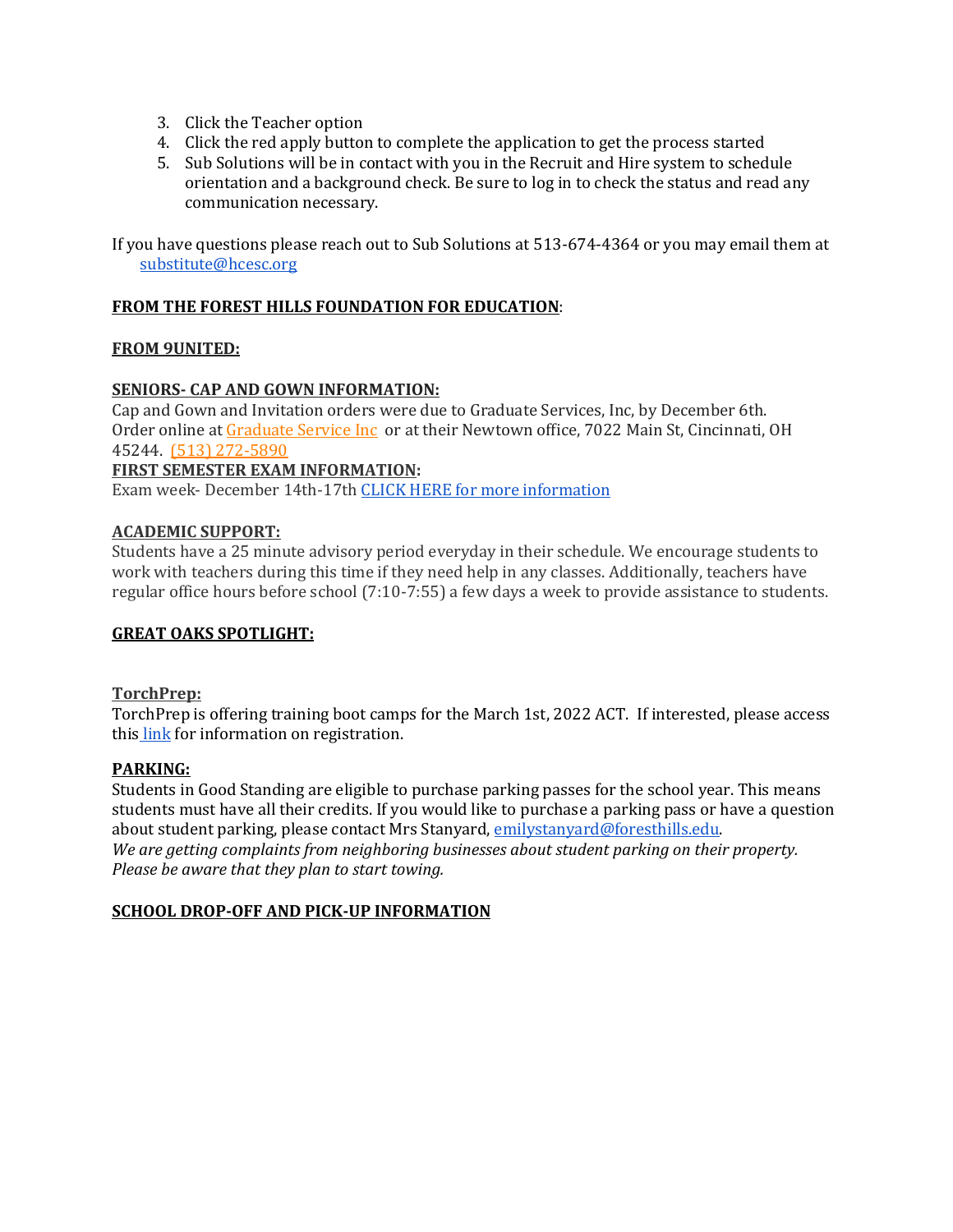

If you are dropping off your student before school or picking up after school, this should happen in our south lot according to the diagram above. Pulling forward around the loop allows for better traffic flow on Forest Road.

**There should be no pick-up or drop-off occurring in the parking lots of our neighboring businesses or our northern lot (Lot E).**

# **PARENT SPOTLIGHT**:

December still needed

# **Scholarship money through The American Legion Oratorical Competition:**

The American Legion sponsors an Oratorical Contest every year that students can participate in to potentially win scholarship money. This is information we shared with the students: Students in any grade 9-12 with an interest in US History and Government may participate. You may enter the contest every year you are in high school. Prizes begin at \$50 and increase with each win. The national winner will receive \$18,000 in scholarship money.

What is Oratorical? Click here: [here: About the Oratorical Contest](https://drive.google.com/file/d/1PDjpv7cAcdfk443mq762JpZaf19gwopi/view?usp=sharing)

For more info check here: [here: American Legion Oratorical Contest](https://www.legion.org/oratorical/about)

Students who are interested in participating, should email Mr. Kammerer at

davidkammerer@foresthills.edu. We will be scheduling an informational session for interested students soon.

# **FROM THE PTO:**

Anderson's PTO encourages students to submit their nominations for the Good Egg Award. This award, given monthly to a staff member at Anderson, is selected solely on the nominations from students. Nominations are accepted from the 1st day of school to April 1 and can be submitted at [https://bit.ly/AHS-GoodEgg.](https://bit.ly/AHS-GoodEgg) Don't limit your nominations to just teachers - we'd love to recognize coaches who teach at Anderson, counselors, our health office team, custodians, food service staff, etc. - anyone who makes a difference in your day at Anderson High School! **October's Good Egg:** Allison Perry. **November Good Egg:** Analise Petsche.

# **YEARBOOK ADs:**

Senior parents! The link provided gives you the opportunity to purchase a senior ad in the back of the yearbook. For any questions please email pampendery@foresthills.edu

# <http://bit.ly/36jWXJw>

# **FROM THE OHIO DEPARTMENT OF EDUCATION- GRADUATION REQUIREMENTS:**

Students recently received graduation progress letters in Advisory. If interested, please view the links for the graduation requirements by class required by ODE: [CLASS OF 2022 GRAD REQUIREMENTS](http://education.ohio.gov/getattachment/Topics/Ohio-s-Graduation-Requirements/Earning-an-Ohio-High-School-Diploma-for-the-Cl-2/GradReq2021.pdf.aspx?lang=en-US)